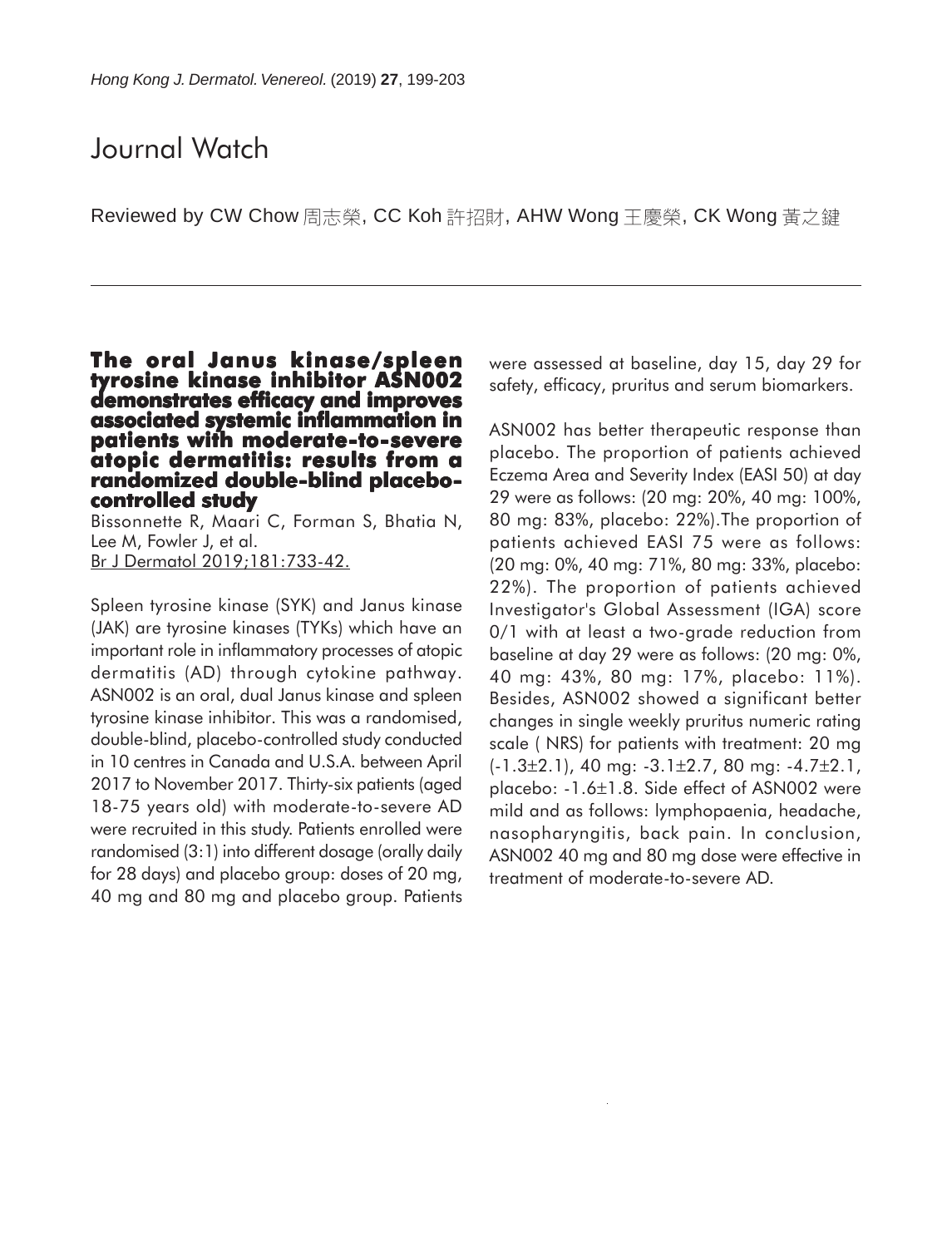## **Conjunctivitis in dupilumab clinical dupilumab trials**

Akinlade B, Guttman Y, Bruin W, Simpson EL, Blauvelt A, Cork MJ, et al. Br J Dermatol 2019;181:459-73

Dupilumab is a fully human VelocImmune-derived monoclonal antibody that inhibits interleukin (IL)- 4 and IL-13. It is indicated to treat moderate-tosevere atopic dermatitis (AD) and as maintenance treatment of moderate-to-severe asthma for patients ≥12 years old. Ocular surface disease (e.g. allergic conjunctivitis, blepharitis and keratitis) is a common comorbidity of severe AD and other atopic disorders e.g. asthma and allergic rhinitis. It was found that ocular surface disorders (e.g. conjunctivitis, blepharitis, keratitis, eye pruritus, dry eyes) are also commonly reported adverse events in dupilumab-treated patients with AD.

Randomised, placebo-controlled trials of dupilumab treatment in AD (2629 patients), asthma (2876 patients), chronic rhinosinusitis (60 patients) with nasal polyps and eosinophilic oesophagitis (47 patients) group were studied for the occurrence and risk factors of conjunctivitis.

The incidence of treatment-related conjunctivitis was higher in the dupilumab (8.6%) group than placebo group (2.1%) after 16 weeks treatment of AD patients. The incidence of conjunctivitis was similar between placebo and dupilumab in patients with asthma, chronic rhinosinusitis with nasal polyps and eosinophilic oesophagitis. Conjunctivitis were mostly mild to moderate with only <0.5% patients developing severe conjunctivitis. Conjunctivitis was mostly resolved at the end of treatment. Patients with high-level efficacy outcomes were less likely to develop conjunctivitis. Patients with more severe baseline AD, high levels of certain biomarkers (thymus and activation-regulated chemokine, IgE and eosinophils) or previous conjunctivitis history were more likely to develop conjunctivitis.

In conclusion, dupilumab group has higher incidence of conjunctivitis than placebo group in treatment of AD.

#### **Accuracy of PCR and serological Accuracy and serological testing for the diagnosis of primary syphilis: Both tests are necessary**

Noda A, Rodriguez IG, Grillova L, Bosshard P, Lienhard R. Int J STD & AIDS 2019;30:1087-94.

Laboratory diagnosis of syphilis remain challenging especially during early disease. Rapid and accurate diagnosis is crucial to ensure patients and their contacts receive timely treatment to eradicate infection and prevent transmission.

This was a prospective observational study conducted in Cuba which studied the performance of polymerase chain reaction (PCR) and serological testing for the diagnosis of primary syphilis by evaluating anogenital swabs and sera from 178 male patients (median age 28 years) presenting with anogenital ulcers, attending a specialist clinic for sexually transmitted infections from 2012 to 2016. Three loci: polA, tpp47 and 16S rDNA were evaluated by PCR, while serology was assessed with venereal disease research laboratory (VDRL) and *T. pallidum* hemagglutination (TPHA) assays.

The PCR sensitivities, specificities, positive and negative predictive values were 76.1%, 100%, 100% and 57.9%, respectively, while that of serology were 62.5%, 100%, 100% and 45.2% respectively, indicating that there was poor correlation between the two methods (agreement=52.3%, kappa 0.0512, 95% CI=-0.0928 to 0.1951, p=0.496). It can be associated with the variation in sensitivity of both tests with regard to the timing of the diseases e.g. PCR can be positive during the early serological window period while positive serology with negative PCR can occur in healing ulcers.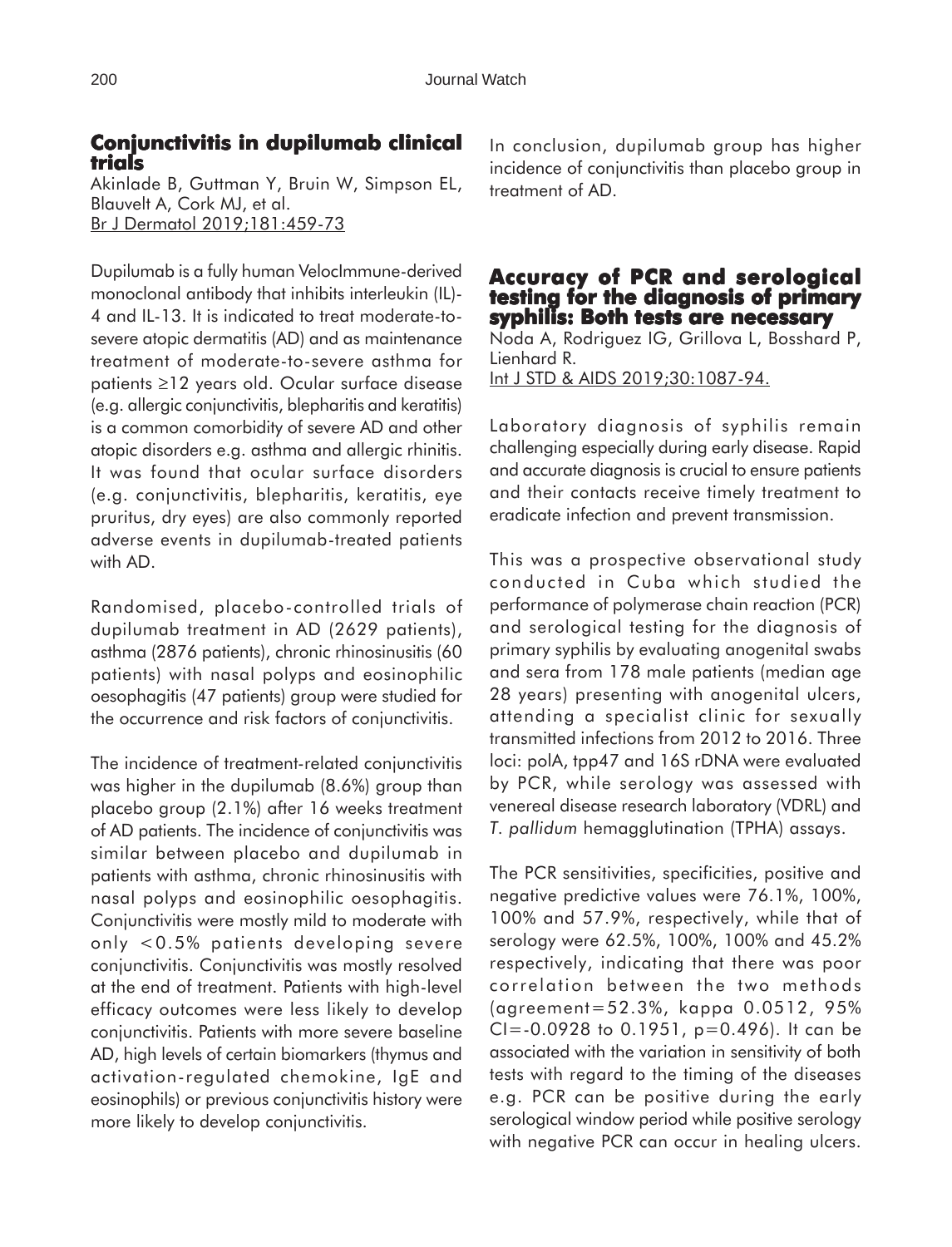The authors concluded that combined complementary use of both investigations was recommended for patients presenting with anogenital ulceration.

# **Self-collected versus cliniciancollected samples for HSV-2 and HSV-2/HPV screening in HIV- infected and uninfected women in the Tapajos region, Amazon, Brazil apajos Brazil**

Rodrigues LLS, Pilotto JH, Lima LRP, Gaydos CA, Hardick J, Morgado MG, et al. Int J STD & AIDS 2019;30:1055-62.

This cross-sectional study compared self-collected samples and clinician-collected samples in the evaluation of the prevalence of herpes simplex virus 2 (HSV-2) and HSV-2/human papillomavirus (HPV) co-infection by in human immunodeficiency virus 1 (HIV-1)-infected and uninfected women from the Tapajos region, Amazon, Brazil. In the study, 439 anal and cervical scrapings and cervico-vaginal self-collected samples from 153 HIV infected and uninfected women were analysed with real time PCR for HSV-2 and nested PCR for HPV.

The prevalence was as follows: anogenital HSV-2: 9.2% (14/153); HPV: 67.3% (103/153); HSV-2/HPV co-infection: 6.5% (10/153). There overall agreement between the self-collected and clinician-collected samples was significant (95.5%, 11/133, kappa 0.64, 95% CI 0.38-0.90, p<0.0001) for HSV-2 detection. Multivariate analysis to identify risk factors for HSV-2/HPV coinfection showed that, in all cases, HSV-2 genital infection was more prevalent than anal infection. There was a higher prevalence of HSV-2 and HSV-2/HPV in HIV-infected women. HSV-2/HPV coinfection was not detected in any of the cases of cervical squamous intraepithelial lesion. Risk factors for HSV-2/HPV were as follows: age 25 years or less (aOR=10.07) and being single (aOR=3.79). Young, single women in general, had a higher risk of HSV-2/HPV infection. It was

concluded that cervico-vaginal self-collection can be a useful for the screening of HSV-2 and HPV in limited-resource settings where early STI diagnosis is hampered by the unavailability of laboratory STI testing and difficult access to medical facilities.

### **Association of hidradenitis suppurativa with inflammatory bowel disease: A systematic review and meta-analysis**

Chen WT, Chi CC. JAMA Dermatol 2019 Jul 10. doi: 10.1001/ jamadermatol.2019.0891. [Epub ahead of print]

The MEDLINE, Cochrane Central Register of Controlled Trials, and Embase databases were searched for studies to conduct a meta-analysis investigating the association between hidradenitis suppurativa (HS) and inflammatory bowel disease (IBD). Case-control, cross-sectional, or cohort studies were selected. The odds ratios (ORs) and hazard ratios (HRs) of IBD, Crohn disease, and ulcerative colitis in association with HS were studied.

A total of 93,601 unique participants from one cohort study, five case-control studies and two cross-sectional studies were included. In the metaanalysis of case-control and cross-sectional studies, there was a significantly increased odds of Crohn disease in patients with HS (pooled OR, 2.12; 95% CI: 1.46-3.08). A significantly increased odds of ulcerative colitis in patients with HS (pooled OR, 1.51; 95% CI: 1.25-1.82) was demonstrated by the meta-analysis of cross-sectional and casecontrol studies. In one cohort study of 14136 participants, there was an increased risk of IBD in patients with HS (HR, 5.6; 95% CI not reported; P<0.002). A significantly increased odds of IBD in subjects with HS (ORs, 2.16; 95% CI: 1.40- 3.34) and 10.00 (95% CI: 1.94-51.50) was seen in two case-control studies.

It was concluded that there is evidence to support an association of HS with IBD and that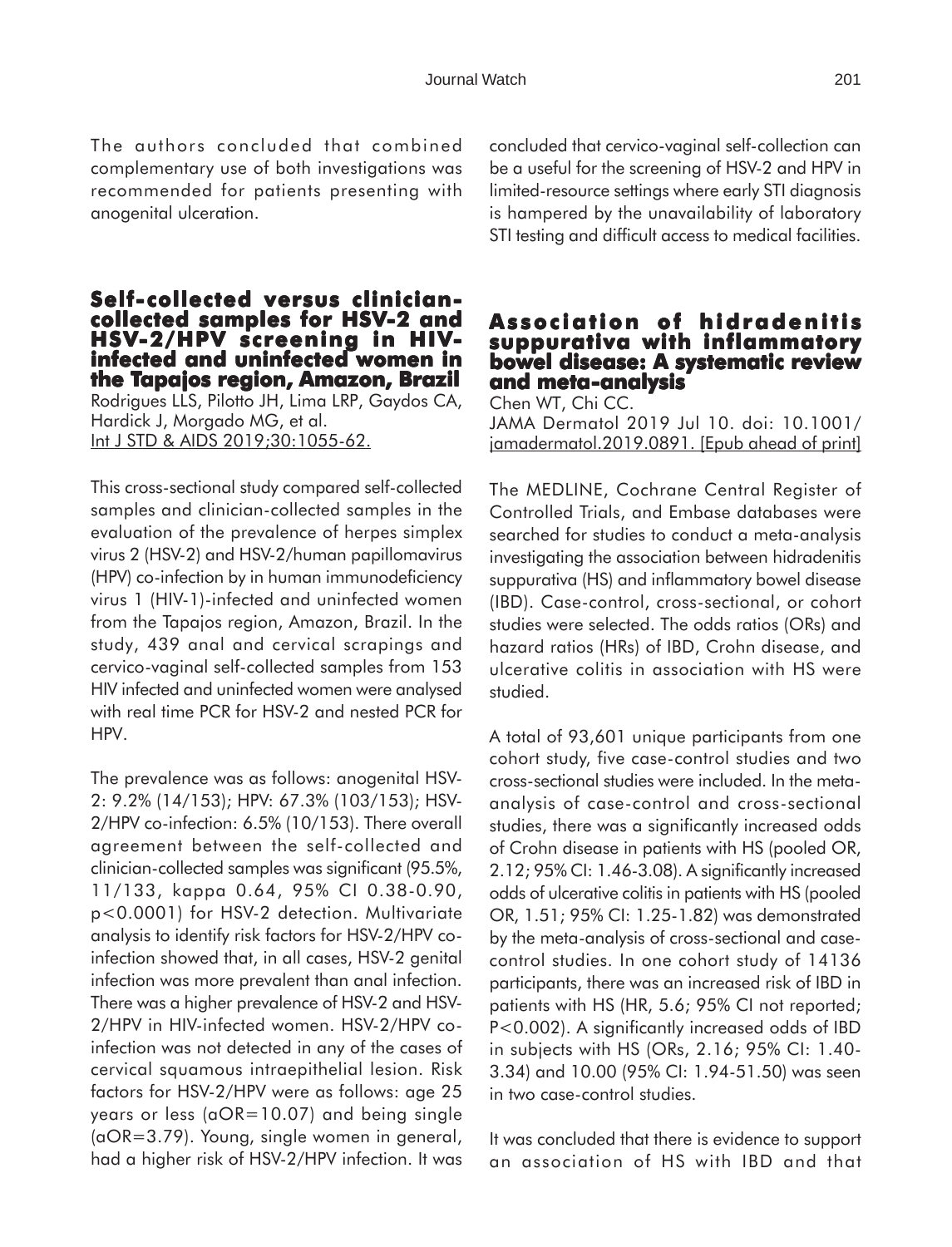gastroenterology consultation should be sought in cases of HS presenting with weight loss, chronic diarrhoea, bloody stools, and recurrent abdominal pain.

#### **Factors associated with complete remission after rituximab therapy for pemphigus**

Kushner CJ, Wang S, Tovanabutra N, Tsai DE, Werth VP, Payne AS. JAMA Dermatol 2019 Oct 23. doi: 10.1001/ jamadermatol.2019.3236. [Epub ahead of print]

The study investigated the rates of complete remission off therapy (CROT) and relapse and prognostic factors for achieving CROT in pemphigus cases treated with rituximab. This was a single-centre, retrospective, cohort study of 112 patients with pemphigus treated with rituximab followed up for least 12 months after rituximab therapy. The primary study outcome was complete remission off therapy (CROT) after one cycle and secondary study outcomes consisted of median time to relapse, rate of CROT or the composite end point of CROT or complete remission on minimal therapy after one or more cycle.

A total of 112 patients with pemphigus with followed for a median 37.8 months (range, 12.1-130.7) after rituximab infusion were studied. Of these, 79 patients (70.5%) achieved CROT at any time during the study period, which was reached at a median 10.5 months (range, 2.0- 49.8 months). Relapse occurred within 23.3 months (interquartile range, 10.8-50.4 months) after achieving CROT in 36 out of 72 (50%) patients studied analyzed.

The lymphoma-dose regimen was significantly more likely to achieve CROT than those who received the rheumatoid arthritis-dose regimen (OR, 2.70; 95% CI, 1.03-7.12; P=0.04) as suggested by the multivariate analysis. Increasing age was associated with a significantly higher rate of CROT (P=0.01) while the odds of CROT was decreased with a body mass index of greater than or equal to 35 (OR, 0.14; 95% CI, 0.03-0.63;  $P=0.01$ ).

It was concluded that the odd of achieving CROT in pemphigus with rituximab were increased by lymphoma dosing and older patient age and decreased by body mass index greater than or equal to 35. These findings provide information for predicting outcomes when rituximab is used to treat pemphigus.

#### **Dermal suture only versus layered closure: A randomized, split wound comparative effectiveness trial effectiveness trial**

Joo JS, Zhuang AR, Tchanque-Fossuo C, Tartar D, Armstrong AW, King TH, et al. J Am Acad Dermatol 2019;81:1346-52.

This was a prospective, randomised, evaluatorblinded, split scar study comparing the conventional bilayered closure technique with the single-layer deep-dermal suturing technique for primary closure of wounds. The primary outcome measure was mean sum Patient and Observer Scar Assessment Scale (POSAS) score at 3 and 12 months. In the POSAS score, there are questionnaires for the patient also another questionnaire for the assessor. Patients were asked to evaluate five scar parameters: color, stiffness, thickness, irregularity, and overall opinion, grading 1 to 10 (1: comparable to normal skin; 10: worst scar imaginable). The same scale was used by the observers. During the study, the wound was labelled as follows: the left half or superior half of the wound being labelled A and the right or inferior half of the wound being labelled B. Half of the wound was then closed with buried vertical mattress sutures with absorbable sutures and over the other half of the wound, an additional cuticular layer of simple running suture was applied or no further intervention depending on the randomization.